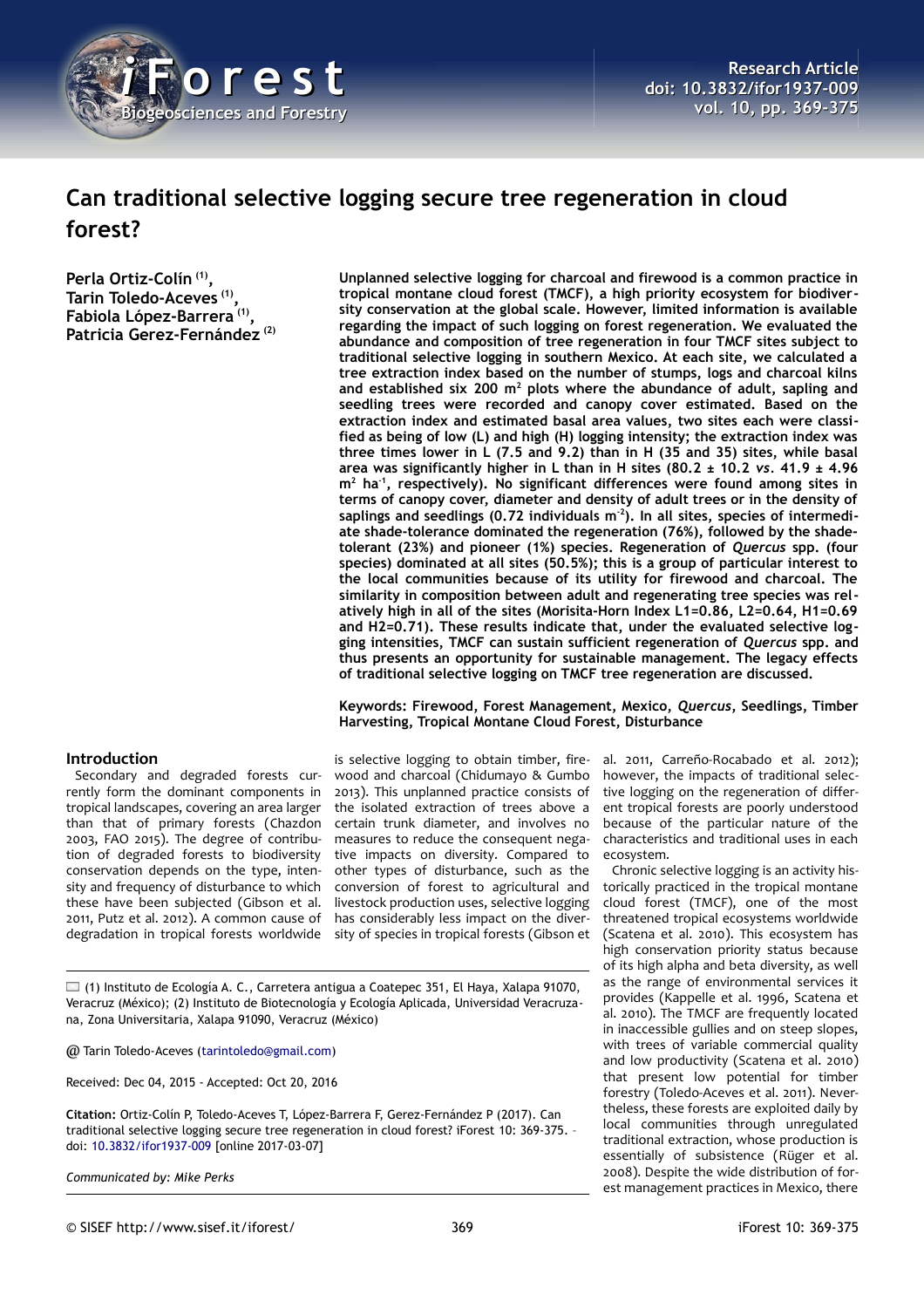are no records of TMCF under authorized forest management (CONABIO 2010). In addition to other factors of change, selective logging threatens the persistence of populations of tree species that are exclusive to this ecosystem. It is estimated that more than 60% of TMCF tree species in Mexico are threatened and many of these species are affected by a decline in their natural regeneration (González-Espinosa et al. 2011).

Regeneration is a key process, since the establishment and survival of seedlings is crucial to the reproductive success and population dynamics of species. Among the main effects of selective logging is increased canopy openness, which affects germination and growth of established seedlings (Guariguata & Pinard 1998, Kozlowski 2002, Nabe-Nielsen et al. 2007). Studies of the effect of selective logging on the diversity of tree regeneration in tropical forests under planned forestry management have produced contrasting results. While selective logging can negatively affect the diversity and regeneration of tropical and temperate forests (Farwig et al. 2008, Clark & Covey 2012), opening of the canopy as a consequence of planned extraction can also have positive effects on the regeneration of certain timber species (Guariguata & Sáenz 2002, Götmark 2007, Duah-Gyamfi et al. 2014). In a recent metaanalysis of tropical forests, Martin et al. (2015) found that tree richness increased with low logging intensities and *vice versa*. Most studies agree that selective logging has a significant influence on species composition (Decocq et al. 2014, Farwig et al. 2008), while other studies report effects on functional guilds or ecological groups (Carreño-Rocabado et al. 2012, Imai et al. 2012).

Understanding the regeneration dynamics in response to tree extraction is therefore essential for effective TMCF management. However, there are very few studies that address selective logging in TMCF and its effects on the structure and composition of arboreal regeneration (Rüger et al. 2008). The objectives of this study were therefore: (i) to evaluate the extent of extraction in TMCF fragments subjected to chronic selective logging; (ii) to determine the nature of its relationship with tree structure and composition, as well as its influence on tree regeneration.

# **Methods**

# *Study area*

The study was conducted in the sub-basin of the River Pixquiac, within the La Antigua basin, in Veracruz, Mexico. This is a region of high priority for the conservation of TMCF (Toledo-Aceves et al. 2011). The landscape is dominated by patches of secondary and degraded TMCF, livestock pastures and agricultural land (Muñoz-Villers & Lopez-Blanco 2008). Total annual precipitation is 1650 mm and the annual average temperature is 14 °C (Williams-Linera 2002). Selective extraction of trees in this region varies in intensity and frequency, but it is a widely distributed practice that follows no planned method. Trees ≥40 cm in diameter and species of high dendroenergetic value are selected for extraction. These mainly belong to the genus *Quercus* and are mainly used to produce firewood and charcoal (Haeckel 2006). In order to produce charcoal, logs are cut within the forest and processed in rudimentary kilns constructed in the forest soil.

# *Site selection and degree of extraction*

In order to evaluate the status of regeneration with selective logging, four TMCF sites were chosen with a history of frequent selective logging over recent decades, but with no other form of disturbance (*e.g.*, grazing in the forest, fires, introduction of exotic species - [Tab. 1\)](#page-1-0). Since no undisturbed forests were present within the study area (due to selective logging or other perturbations, such as grazing and unpaved forest roads), it was not possible to select a control treatment as

reference. In the studied forests, clandestine tree extraction continues to occur with no authorization from the landowners. Analysis of panchromatic aerial photographs (1975, 1995 and 2004 – 1:20.000 scale, INEGI) confirmed that the four study sites had maintained continuous forest cover over the preceding 40 years. Slope varied from 58 to 69% among the sites.

An extraction index (modified from Ramírez-Marcial et al. 2001) was developed in order to characterize each site. An area of ~1.2 ha within and around the vegetation measurement plots (described below) was examined, and the numbers of tree stumps, logs and charcoal kilns recorded. Tree stump diameter was measured at the base (10 cm above ground level).

# *Woody vegetation and canopy coverage*

In each site, six plots of 10×20 m (200 m<sup>2</sup>) were established at least 15 m far from the edge of the forest fragment and were distributed equidistantly. In each plot, the diameter at breast height (DBH, 1.3 m above the ground) of all trees with DBH ≥ 10 cm was recorded, while the height of the five trees with the largest trunks was determined with a clinometer. A subplot of  $5 \times 5$  m (25 m<sup>2</sup>) was randomly established in one of the corners of each 200 m<sup>2</sup> plot in order to record all saplings >1 m in height and <10 cm DBH. The height and DBH values of all the individual saplings were recorded. In addition, four subplots of 1×1 m were established along the central axis of each 200 m<sup>2</sup> plot (two at each side in an alternating pattern) in order to record tree seedlings  $> 0.2$  m and  $\leq 1$  m in height. The 1  $m<sup>2</sup>$  subplots were located at a distance of 3 m from the extremes of the plot and were equidistantly distributed. Maximum seedling height and stem basal diameter were recorded. In order to evaluate the relationship between canopy coverage and regeneration, the canopy coverage in the center of each 1 m<sup>2</sup> plot was measured with a convex densiometer.

<span id="page-1-0"></span>**Tab. 1** - Cloud forest structural variables (mean ± standard error) and tree diversity in sites with low (L1 and L2) and high (H1 and H2) selective logging intensities in Veracruz, Mexico. Data pertaining to seedlings (0.20-1 m height), saplings (>1 m height and <5 cm DBH) and adult trees (> 10 cm DBH) are presented. (DBH): diameter at breast height; (H′): Shannon-Wiener index, calculated for adult trees. Different letters denote significant differences between logging levels after Tukey's *post hoc* analysis (*P* < 0.05).

| Parameter                                     | Logging Level                 |                        |                         |                         |
|-----------------------------------------------|-------------------------------|------------------------|-------------------------|-------------------------|
|                                               | L1                            | L2                     | H1                      | H2                      |
| Coordinates                                   | 19° 31' 36" N                 | $19^{\circ}$ 31' 59" N | 19° 30' 58" N           | 19°31'04"N              |
|                                               | $96^{\circ}$ 59' 30" W        | 97° 00' 08" W          | 97° 00′ 27″ W           | $97^{\circ}$ 00' 16" W  |
| Altitude (m)                                  | 1522                          | 1630                   | 1661                    | 1651                    |
| Seedlings (no $m-2$ )                         | $0.79 \pm 0.26$               | $1.17 \pm 0.24$        | $1.13 \pm 0.36$         | $0.79 \pm 0.16$         |
| Seedling height (m)                           | $0.59 \pm 0.06$               | $0.46 \pm 0.05$        | $0.50 \pm 0.05$         | $0.39 \pm 0.05$         |
| Saplings (no $m^2$ )                          | $0.50 \pm 3.76$               | $0.39 \pm 1.61$        | $0.53 \pm 1.19$         | $0.43 \pm 1.01$         |
| Sapling height (m)                            | $2.06 \pm 0.13$               | $2.23 \pm 0.15$        | $2.45 \pm 0.14$         | $2.22 \pm 0.15$         |
| Adult trees (no ha <sup>1</sup> )             | $1158.33 + 26.48$             | $991.67 \pm 16.30$     | $1191.67 + 15.28$       | $1025.00 + 12.31$       |
| Basal area (m <sup>2</sup> ha <sup>-1</sup> ) | $87.80 \pm 16.1$ <sup>a</sup> | $72.50 \pm 13.1^a$     | 44.86 ± 8.59 $^{\circ}$ | 38.98 ± 5.57 $^{\circ}$ |
| DBH (cm)                                      | $37.49 \pm 4.08$              | $34.99 \pm 3.89$       | $28.92 \pm 2.66$        | $30.00 \pm 2.68$        |
| Canopy height (m)                             | $25.02 \pm 2.55$              | $24.95 \pm 2.00$       | $21.30 \pm 1.15$        | $23.28 \pm 0.51$        |
| Canopy cover (%)                              | $85.09 \pm 1.49$              | $88.43 \pm 1.26$       | $89.56 \pm 0.74$        | $85.92 \pm 0.76$        |
| H'                                            | 2.69                          | 2.86                   | 3.11                    | 2.85                    |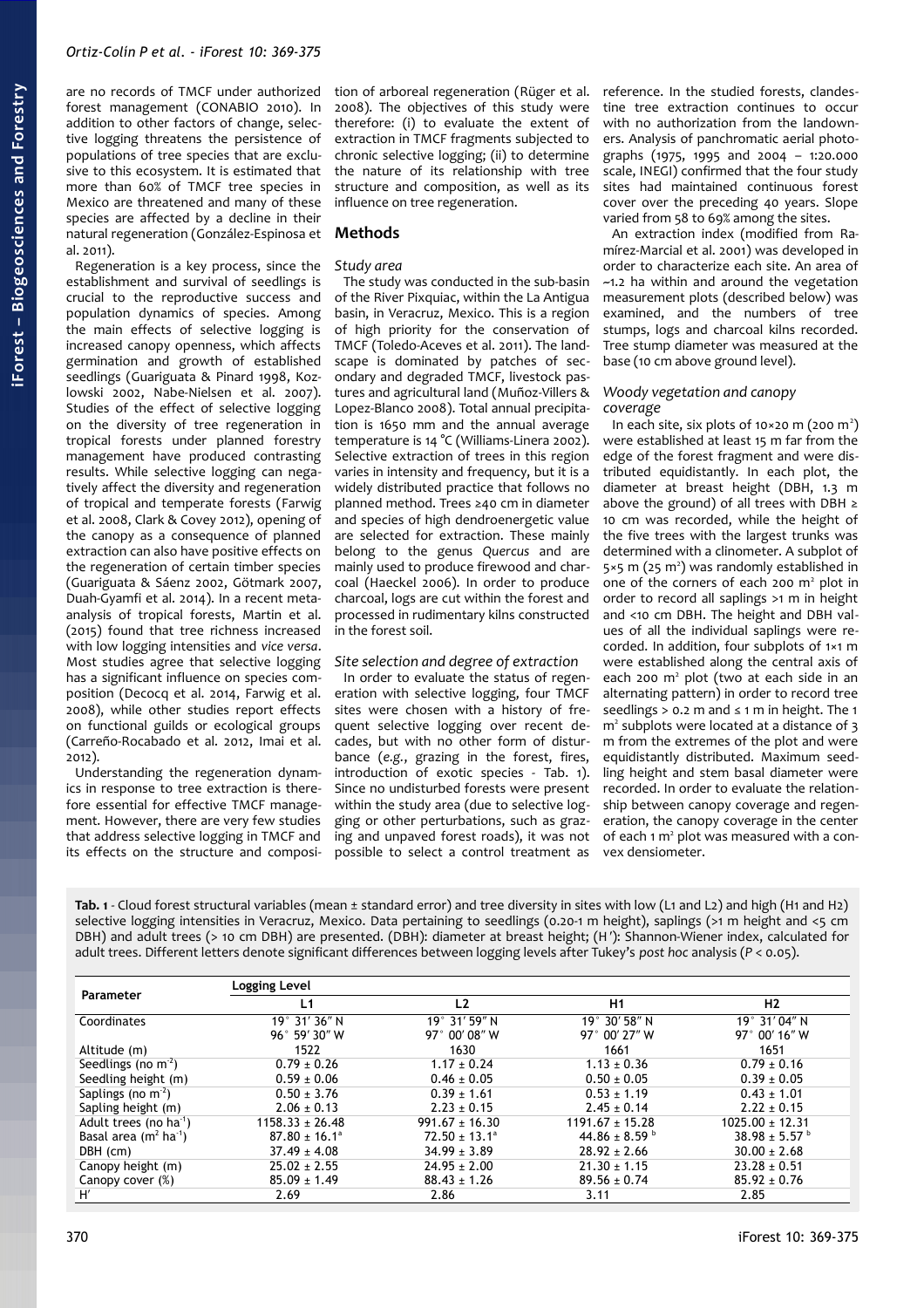<span id="page-2-0"></span>

Specimens were identified with the help of specialists and voucher specimens were deposited in the IE-XAL herbarium in Xalapa, Mexico. Most of the seedlings were only identified to genus due to the lack of morphological characteristics enabling further identification. Where previous information on the shade-tolerance of the species was available, these were classified into three groups: shade-intolerant or pioneer, intermediate and shade-tolerant (Tab. S1 in Supplementary material).

#### *Data analysis*

A timber extraction index was constructed based on the sum of three variables: the numbers of cut tree stumps, logs and kilns. Moreover, the tree stumps were also categorized into diametric size-classes. Since extraction data was recorded in only one sampling event per site, no measurements of variation were calculated. Based on the obtained values of the extraction index, the sites were grouped into two categories: low (L) and high (H) selective logging.

A mixed general linear model (GLM) was applied to evaluate the differences among the levels of extraction in terms of tree densities (≥10 cm DBH), DBH, basal area and canopy coverage. The extraction intensity was considered a fixed factor within the model with two levels (L and H), while the site was included as random factor (Quinn & Keough 2002). Adult tree density values were Box-Cox (λ=0) transformed in order to comply with the assumptions of normality (Crawley 2002). To assess differences in the density of seedlings and saplings between the two extraction intensities, a generalized linear model was used with a log-link function and a Poisson type distribution (Quinn & Keough 2002) using the software package SPSS® ver. 20.0 (IBM Corp., Armonk, NY, USA). Linear regression was performed to determine whether a relationship existed between canopy coverage and total density of seedlings. For this analysis, the density of seedlings was Box-Cox  $(\lambda=0)$  transformed and the percentage of canopy coverage was arcsine square root transformed (Crawley 2002). This analysis was performed with the software MiniTab® ver. 16 (Minitab Inc., State College, PA, USA).

To evaluate the composition of the vegetation and determine species dominance, the importance value index (IVI) was calculated for trees with DBH >10 cm. This index measures the ecological value of the species through the sum of three variables: relative number of individuals, relative frequency and relative dominance (basal area) per species (Mueller-Dombois 1974 – see also Tab. S2 in Supplementary material). Relative values were calculated dividing the observed value of each species by the total of species.

To calculate the diversity of adult trees in each site, the Shannon-Wiener index was applied (Magurran 2004) using the software EstimateS 9.1.0 (Colwell 2013). In the case of regeneration, an index of diversity was not determined because many individuals could not be reliably identified to the species level. Similarity between tree species in the mature canopy and in the understory layer was evaluated in each site with the Morisita-Horn index. This index is based on abundances and is not affected by bias due to sample size (Magurran 2004). Relative abundance curves were generated per genus or per species in order to compare the community of adults with the regeneration.

# **Results**

# *Structure and diversity of cloud forest after traditional selective logging*

Based on the extraction index, the surveyed sites were classified into two selective logging intensities: low (L) and high (H). Index values were approximately three times lower in L than in H (L1=7.5, L2= 9.2, H1=35 and H2=35, respectively). In the L sites, all of the tree stump diametric categories were underrepresented, as compared with the H sites [\(Fig. 1\)](#page-2-0). The basal area of standing trees was significantly higher in L than in H sites (F=11.35, df=1, P=0.003). No significant differences were found between the extraction levels in terms of DBH, density of adult individuals (DBH>10 cm) and canopy coverage (P >0.05 – [Tab. 1\)](#page-1-0). The distribution of diametric classes among all tree species of DBH ≥10 cm in the four sites followed an inverted J pattern, but many diametric classes were not present in the H sites [\(Fig.](#page-3-0) [2\)](#page-3-0).

A total of 37 tree species were found over all sites, belonging to 32 genera and 25 families, of which 16 species are threatened and/or included in conservation priority lists (González-Espinosa et al. 2011). Of the species recorded in this study, eight are used for timber; three of these are endemic to Mexico (*Quercus delgadoana, Q. sartorii* and *Turpinia insignis*) and classified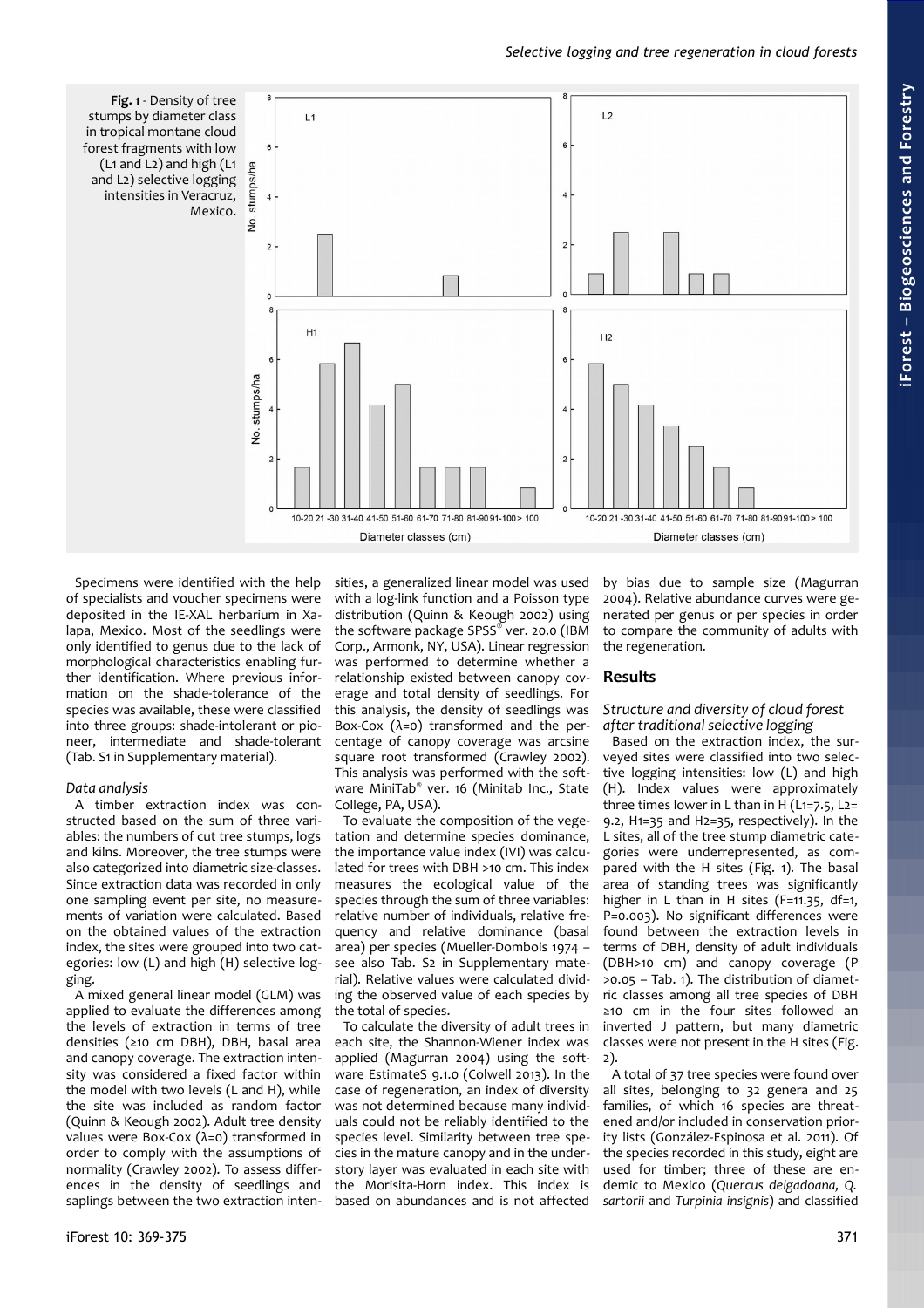as threatened (González-Espinosa et al. 2011).

The genus *Quercus* was dominant in the canopy at all sites, with a higher dominance in the L (56.4% and 67.4%) than in the H (39.9% and 60.2%) sites (Tab. S2 in supplementary material). Other dominant species at the L sites were *Carpinus caroliniana* (IVI = 13.6), *Liquidambar styraciflua* (IVI = 11.3)

and *T. insignis* (IVI = 6.11), while at the H

Of the 37 species recorded, 29 are rethree functional groups of shade-tolerance. Species of intermediate tolerance

were the most abundant in all sites  $(L1 =$ 87.1%, L2 = 55.7%, H1 = 64.5% and H2 = 55.6%), followed by the shade-tolerant species (L1 = 12.9%, L2 = 44.3%, H1 = 27.1% and  $H_2 = 40.0\% - Fig. 2$ . Pioneer species were absent in the L sites and showed low relative abundance at the H sites (H1 =8.4 % and  $H_2 = 4.4 %$  – [Fig. 2\)](#page-3-0).







# sites these were *Clethra macrophylla* (IVI = 11.5), *L. styraciflua* (IVI = 11.1) and *Zanthoxylum melanostictum* (IVI = 7.9 – Tab. S2 in the Supplementary material). ported in the literature within one of the

<span id="page-3-1"></span>**Fig. 3** - Relative abundance (%) of adult trees (DBH ≥ 5cm) and regeneration (seedlings and saplings) in tropical montane cloud forest with low (L1 and L2) and high (H<sub>1</sub> and H<sub>2</sub>) selective logging in Veracruz, Mexico. (*Al*): *Alchornea latifolia*; (*Aspp*): *Ardisia* spp.; (*Bm*): *Bernardia macrocarpa*; (*Cc*): *Carpinus caroliniana*; (*Ce*): *Cinnamomum effusum*; (*Cspp*): *Citharexylum* spp.; (*Cm*): *Clethra macrophylla*; (*Ca*): *Cojoba arborea*; (*Cona*): *Conostegia arborea*; (*D*spp): *Deppea* spp.; (*Gspp*): *Guarea* spp.; (*Hm*): *Hedyosmum mexicanum*; (*Ispp*): *Inga* spp.; (*Ls*): *Liquidambar styraciflua*; (*Lo*): *Lonchocarpus orizabensis*; (*Ma*): *Meliosma alba*; (*Mspp*): *Miconia* spp.; (*Mc*): *Myrsine coriacea*; (*Op*): *Ocotea psychotrioides*; (*Ox*): *Ore-*

<span id="page-3-0"></span>**Fig. 2** - Percentage of trees (DBH ≥ 5cm) classified according to shade tolerance (shade tolerant, intermediate and shade intolerant) in tropical montane cloud forest with low (L1 and L2) and high (H1 and H2) selective logging intensities in Veracruz, Mexico.

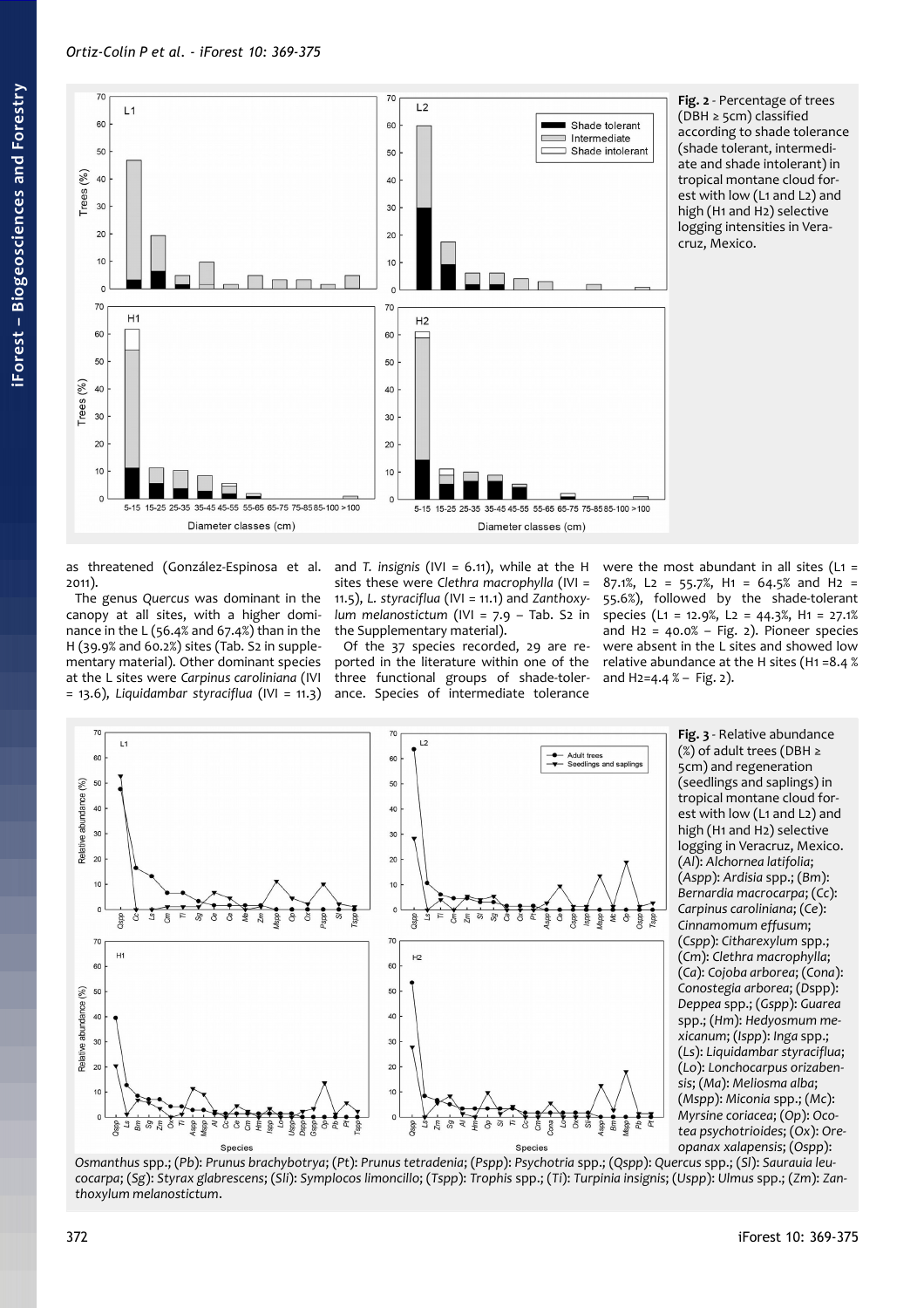#### *Selective logging and tree regeneration in cloud forests*

#### *Tree regeneration in traditionally logged cloud forests*

Seedling and sapling densities did not differ between levels of extraction (seedlings: Wald  $X^2$ = 1.7, df=1, P=0.19; saplings: Wald  $X^2$ =0.14, df=1, P=0.70). The mean seedling density per treatment  $(0.97 \pm 2.46 \text{ m}^2$ mean  $\pm$  1 SE) was approximately double that of the saplings ( $0.46 \pm 4.80$  m<sup>-2</sup>) in all of the sites [\(Tab. 1\)](#page-1-0). The relationship between canopy coverage and seedling density was not significant in any site  $(R^2$ : L1=0.05, L2= 0.46, H1= 0.07, H2=0.11; P > 0.05). The most abundant species among seedlings were *Quercus* spp. in all sites (four species representing together 50.5%), followed by *Ocotea psychotrioides* (13%) and *Cinnamomum effusum* (7.3% – [Fig. 3\)](#page-3-1). Of the total number of seedlings and saplings, 76% belonged to the group of intermediate tolerance, 23% to that of shade-tolerance and 1% to the pioneers. According to the Morisita-Horn index, similitude among the genera and species of the canopy and those of the regeneration was relatively high in the four sites (L1= 0.86, L2 = 0.64, H1=0.69 and H2=0.71).

# **Discussion**

#### *Effects of selective logging on cloud forest structure and diversity*

Traditional selective logging is a common though illegal practice in the TMCF, with no records that could allow to quantify its intensity, frequency and extent of extraction. This study shows that the degraded TMCF in the studied plots differ in terms of the accumulated impact of selective timber extraction. In comparison with other TMCF in Mexico, even the sites with highest extraction (H) showed a relatively low exploitation (Williams-Linera 2002, Ramírez-Marcial et al. 2003). In tropical montane rain forests subject to planned extraction, its intensity varies from 1 to 7 trees ha<sup>-1</sup> year<sup>-1</sup>; in Costa Rica, this is 1.8 trees ha<sup>-1</sup> year<sup>1</sup> at low intensity,  $3$  trees ha<sup>1</sup> year<sup>1</sup> at medium intensity and 5 trees ha<sup>1</sup> year<sup>1</sup> at high intensity (Aguilar-Amuchastegui & Henebry 2007), while 2 to 7 trees ha<sup>-1</sup> year<sup>-1</sup> are extracted in the Central African Republic (Decocq et al. 2014). The number of tree stumps per ha in this study was between 3.3 and 29.1. However, given that the values reported are cumulative, it is likely that the actual annual rate may be less than the figures reported for other countries. Even in the sites with higher selective logging (H), a high basal area value has been maintained that is still within the interval reported for mature or conserved TMCF. For the primary TMCF of Costa Rica, basal area values of 60.7  $m<sup>2</sup>$  ha<sup>-1</sup> have been reported (Kappelle et al. 1996), with values of 29.6 to  $40.7$   $m<sup>2</sup>$  ha<sup>-1</sup> reported in the conserved TMCF of Peru (Ledo et al. 2012).

While the TMCF are characterized by high beta diversity and elevated structural and compositional heterogeneity (Williams-Linera 2002), the overall richness of trees

found in this study (13 to 18 species per site) was lower than that reported for other TMCF in Mexico (41 to 56 species – González-Espinosa et al. 1991, Muñiz-Castro et al. 2012, Fortanelli-Martínez et al. 2014). The lower richness found could be the result of species local extinction, due to the legacy effects of historical over-extraction which led to the long-term reduction of diversity (Farwig et al. 2008). In this study, the greatest diversity of adult trees was recorded in the forest with the highest intensity of extraction (H1); however, this stems from the lower dominance of shadetolerant species and the greater contribution of pioneer species. The opening of clearings by extraction can reduce the competitive exclusion of shade-tolerant species, thus favoring pioneer species (Sheil & Burslem 2003).

#### *Chronic selective logging: threat to cloud forest regeneration?*

The density of seedlings and saplings found below the stands was unaffected by the intensity of logging and was lower than that reported in other TMCF with illegal selective logging in Mexico (1-5 stems  $m^2$  -Alvarez-Aquino 2001) but similar to that reported in tropical montane forests with high selective logging in East Africa (0.5-  $1.93$  stems  $m^2$  – Kirika et al. 2010). Regeneration in the studied sites was mainly represented by seedlings <1 m in height, while saplings were less represented. This indicates that around 50% of the seedlings do not reach the sapling stage. However, the survival of tree seedlings could be affected by biotic and abiotic factors at the site level and requires further evaluation.

The species composition of seedlings and saplings was dominated by *Quercus* spp., the group of greatest interest for the production of firewood and charcoal. Growth and survival of seedlings of the genus *Quercus* is favored by moderate disturbance of the TMCF or partial opening of the canopy (Galindo-Jaimes et al. 2002, Guariguata & Sáenz 2002) and simulated conditions of intermediate shade (Ramírez-Marcial et al. 2003). Oaks also have a high capacity of resprouting from the root, allowing for their persistance in degraded sites (Johnson et al. 2009). In contrast, the lower regeneration abundance of species with higher requirements of solar radiation (*e.g.*, *L. styraciflua* and *C. caroliniana*) could be limited by the elevated canopy coverage observed at the study sites (85.09- 89.56%). This could be due to a relatively fast canopy closure that masks the effect of selective logging on canopy (Toledo-Aceves et al. 2009).

The high similarity found between the diversity of adults and that of regeneration could be the result of the fact that the dominant species make a greater contribution to the Morisita-Horn similarity index, thus leading to underestimation of the effect of less abundant species (Magurran 2004). For example, species such as *Me-*

*liosma alba, Lonchocarpus orizabensis, Hedyosmum mexicanum, Symplocos limoncillo* and *Ulmus mexicana* were not abundant in the canopy and were not recorded in the regeneration. The little or null regeneration of rare species in the canopy can be related to various causes that include, among others: a low density of adult individuals that hampers their sexual reproduction, high rates of seed predation, low rates of germination, damage by pathogens or herbivores following germination and excessive competition with herbaceous plants or lianas (Mostacedo & Fredericksen 1999, Harms & Paine 2003). Moreover, some tree populations have locally disappeared in the study region because of uncontrolled exploitation. These are mainly shade-tolerant hardwood species such as *Taxus globosa* and *Ocotea disjunta* (Paré & Gerez 2012). However, more investigations are needed to understand whether the low abundance of the rare species is due to their patterns of natural distribution in tropical forests (Harms & Paine 2003) or is a consequence of over extraction.

#### *Planned forestry management in tropical montane cloud forest*

The development of effective forest management strategies in TMCF is complex due to its high heterogeneity and diversity and the insufficient availability of ecological information on the attributes and requirements of each species. We focused on the group *Quercus* spp. because: (a) these are the trees of choice for the production of firewood and charcoal; (b) their dominance in the canopy with several species; (c) their dominance in the regeneration; (d) their high capacity for resprouting; and  $(e)$  information is available about their management in other regions (Guariguata & Sáenz 2002, Götmark 2009). Planning of selective extraction of *Quercus* spp. for the production of firewood and charcoal could be a viable strategy, as partial cutting could also favor the growth of the remnant trees (Götmark 2009). In other forestry systems, it has been reported that extraction stimulates residual tree growth, germination and recruitment (Guariguata & Sáenz 2002, Duah-Gyamfi et al. 2014).

At the landscape scale, low impact exploitation could be a viable option if complemented by the maintenance of nofelling zones within the forest (retention forestry) in order to increase and diversify tree regeneration. A scenario of low disturbance typical of fuel wood extraction in the TMCF was simulated by Golicher & Newton (2007), who found only slight fluctuations over time in the total number of individuals and basal area. Furthermore, charcoal production has been associated with forest degradation, though not necessarily cause deforestation (Chidumayo & Gumbo 2013). Traditional selective logging in TMCF contributes to the provision of firewood and charcoal, which play an important role in energy provision to local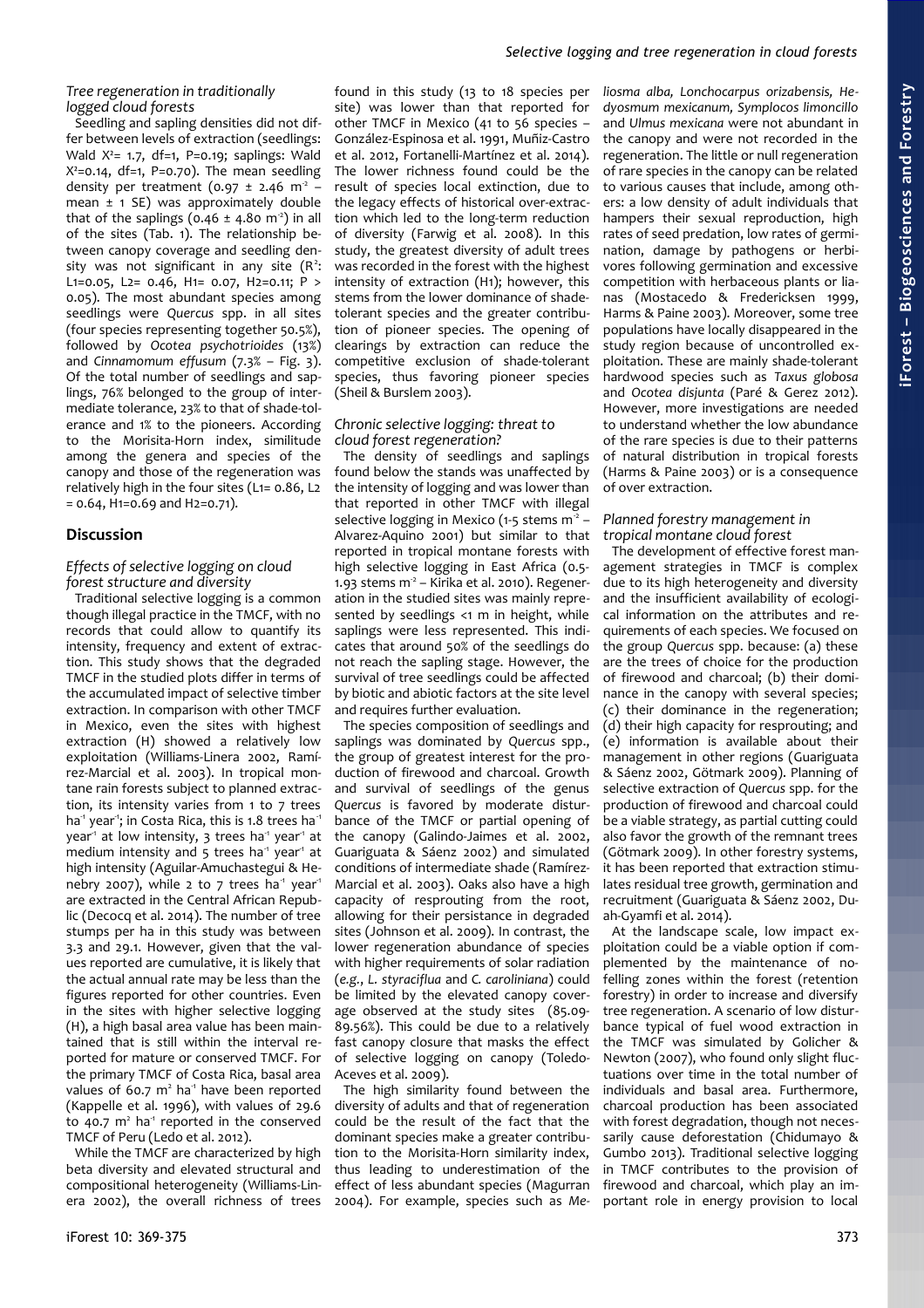human populations. Considering the high value of TMCF for biodiversity conservation and the increasing demand for fuel wood from tropical forests, it is essential that the planned management of TMCF includes practices such as enrichment plantations using rare and vulnerable species in order to secure the maintenance of their populations.

#### **Conclusions**

In this study, traditional selective logging in the TMCF varied across sites in terms of extraction intensity, but this variation did not impact the density and composition of tree regeneration. Oaks (*Quercus* spp.) were the dominant species in both the canopy and the regeneration. Tree species which were rare in the canopy and threatened at regional level were not represented in the regeneration. Therefore, we recommend the establishment of conservation areas within the TMCF with the aim of maintaining its high tree diversity and counterbalancing the detrimental effects of selective logging at the landscape level. The results of this study suggest that planned selective logging (in particular on species belonging to the genus *Quercus*) could be a viable management strategy compatible with the maintenance of these priority forests.

#### **Acnowledgements**

POC carried out field measurements, statistical analysis, and manuscript writing, TTA conceived the study, assisted with statistical analysis and wrote the manuscript, FLB contributed to the experimental design and drafting the manuscript, PGF contributed to the experimental design and drafting the manuscript. POC thanks CONACYT for the grant awarded (no. 280416) for a Masters degree.

This project was funded by INECOL A.C. (no. 20030-11218). We thank R. Hernández, T. Guillen, F. Lorea, C. Gallardo, P. Barret and R. García for permission to work on their properties. We thank C. Gallardo for species identification and M. Sangabriel and A. Cortés for their help with fieldwork and K. Macmillan for English revision. L. Sánchez and M. Bonilla provided helpful comments to a previous version of the manuscript.

#### **References**

- Alvarez-Aquino C (2001). Regeneration of tree species in Mexican cloud forest. PhD Thesis, University of Edinburgh, Scotland, UK, pp. 199.
- Aguilar-Amuchastegui N, Henebry GM (2007). Assessing sustainability indicators for tropical forests: spatio-temporal heterogeneity, logging intensity, and dung beetle communities. Forest Ecology and Management 253: 56-67. - doi: [10.1016/j.foreco.2007.07.004](http://dx.doi.org/10.1016/j.foreco.2007.07.004)
- Carreño-Rocabado G, Peña-Claros M, Bongers F, Alarcón A, Licona JC, Poorter L (2012). Effects of disturbance intensity on species and functional diversity in a tropical forest. Journal of Ecology 100: 1453-1463. - doi: [10.1111/j.1365-2745.](http://dx.doi.org/10.1111/j.1365-2745.2012.02015.x)

# [2012.02015.x](http://dx.doi.org/10.1111/j.1365-2745.2012.02015.x)

- Chazdon RL (2003). Tropical forest recovery: legacies of human impact and natural disturbances. Perspectives in Plant Ecology, Evolution and Systematics 6: 51-71. - doi: [10.1078/14](http://dx.doi.org/10.1078/1433-8319-00042) [33-8319-00042](http://dx.doi.org/10.1078/1433-8319-00042)
- Chidumayo EN, Gumbo DJ (2013). The environmental impacts of charcoal production in tropical ecosystems of the world: a synthesis. Energy for Sustainable Development 17: 86-94. - doi: [10.1016/j.esd.2012.07.004](http://dx.doi.org/10.1016/j.esd.2012.07.004)
- Clark JA, Covey KR (2012). Tree species richness and the logging of natural forests: a meta-analysis. Forest Ecology and Management 276: 146- 153. - doi: [10.1016/j.foreco.2012.04.001](http://dx.doi.org/10.1016/j.foreco.2012.04.001)
- Colwell RK (2013). EstimateS (Statistical estimation of species richness and shared species from samples). Version 9.1.0 University of Connecticut, CT, Storrs, USA. [online] URL: [http://](http://viceroy.eeb.uconn.edu/estimates/) [viceroy.eeb.uconn.edu/estimates/](http://viceroy.eeb.uconn.edu/estimates/)
- CONABIO (2010). El bosque mesófilo de montaña en México: Amenazas y oportunidades para su conservación y manejo sustentable. [Cloud forest in Mexico: threats and opportunities for their conservation and sustainable management]. Comisión Nacional para el Conocimiento y Uso de la Biodiversidad (Toledo Aceves T ed), CONABIO, Mexico, pp. 196.
- Crawley M (2002). Statistical computing, an introduction to data analysis using S-Plus. John Wiley and Sons Ltd, Chichester, UK, pp. 772.
- Decocq G, Beina D, Jamoneau A, Gourlet-Fleury S, Closse-Kopp D (2014). Don't miss the forest for the trees! Evidence for vertical differences in the response of plant diversity to disturbance in a tropical rain forest. Perspectives in Plant Ecology, Evolution and Systematics 16: 279-287. - doi: [10.1016/j.ppees.2014.09.001](http://dx.doi.org/10.1016/j.ppees.2014.09.001)
- Duah-Gyamfi A, Swaine EK, Adam KA, Pinard MA, Swaine MD (2014). Can harvesting for timber in tropical forest enhance timber tree regeneration? Forest Ecology and Management 314: 26-37. - doi: [10.1016/j.foreco.2013.11.025](http://dx.doi.org/10.1016/j.foreco.2013.11.025)
- Farwig N, Sajita N, Schaab G, Böhning-Gaese K (2008). Human impact diminishes seedling species richness in Kakamega Forest, Kenya. Basic and Applied Ecology 9: 383-391. - doi: [10.1016/j.](http://dx.doi.org/10.1016/j.baae.2007.05.006) [baae.2007.05.006](http://dx.doi.org/10.1016/j.baae.2007.05.006)
- FAO (2015). Global Forest Resources Assessment 2015. How are the world's forests changing? FAO, Rome, Italy, pp. 56.
- Fortanelli-Martínez J, García-Pérez J, Castillo-Lara P (2014). Estructura y composición de la vegetación del bosque de niebla de Copalillos, San Luis Potosí, México. [Structure and composition of cloud forest vegetation in Copalillos, San Luis Potosí, Mexico]. Acta Botánica Mexicana 106: 161-186. - doi: [10.21829/abm106.2014.](http://dx.doi.org/10.21829/abm106.2014.218) [218](http://dx.doi.org/10.21829/abm106.2014.218)
- Galindo-Jaimes L, González-Espinosa M, Quintana-Ascencio P, García-Barrios L (2002). Tree composition and structure in disturbed stands with varying dominance by *Pinus* spp. in the highlands of Chiapas, Mexico. Plant Ecology 162: 259-272. - doi: [10.1023/A:1020309004233](http://dx.doi.org/10.1023/A:1020309004233)
- Gibson L, Lee TM, Koh LP, Brook BW, Gardner TA, Barlow J, Peres CA, Bradshaw CJA, Laurance WF, Lovejoy TE, Sodhi NS (2011). Primary forests are irreplaceable for sustaining tropical biodiversity. Nature 478 (7369): 378-381. - doi: [10.1038/nature10425](http://dx.doi.org/10.1038/nature10425)
- Golicher D, Newton AC (2007). Applying succession models to the conservation of tropical montane forest. In: "Biodiversity loss and conservation in fragmented forest landscapes. The forests of montane Mexico and temperate South America". CABI, Wallingford, Oxfordshire, UK, pp. 200-222. [online] URL: [http://](http://books.google.com/books?id=BP0RpfbIk-QC) [books.google.com/books?id=BP0RpfbIk-QC](http://books.google.com/books?id=BP0RpfbIk-QC)
- González-Espinosa M, Quintana-Ascencio PF, Ramírez-Marcial N, Gaytán-Guzmán P (1991). Secondary succession in disturbed *Pinus-Quercus* forests in the highlands of Chiapas, Mexico. Journal of Vegetation Science 2: 351-360. - doi: [10.2307/3235927](http://dx.doi.org/10.2307/3235927)
- González-Espinosa M, Meave JA, Lorea-Hernández F, Ibarra-Manríquez G, Newton AC (2011). The red list of mexican cloud forest trees. Fauna and Flora International, Cambridge, UK, pp. 149.
- Götmark F (2007). Careful partial harvesting in conservation stands and retention of large oaks favour oak regeneration. Biological Conservation 140: 349-358. - doi: [10.1016/j.biocon.](http://dx.doi.org/10.1016/j.biocon.2007.08.018) [2007.08.018](http://dx.doi.org/10.1016/j.biocon.2007.08.018)
- Götmark F (2009). Experiments for alternative management of forest reserves: effects of partial cutting on stem growth and mortality of large oaks. Canadian Journal of Forest Research 39: 1322-1330. - doi: [10.1139/X09-045](http://dx.doi.org/10.1139/X09-045)
- Guariguata MR, Pinard M (1998). Ecological knowledge of regeneration from seed in neotropical forest trees: Implications for natural forest management. Forest Ecology and Management 112: 87-99. - doi: [10.1016/S0378-1127](http://dx.doi.org/10.1016/S0378-1127(98)00318-1) [\(98\)00318-1](http://dx.doi.org/10.1016/S0378-1127(98)00318-1)
- Guariguata MR, Sáenz GP (2002). Post-logging acorn production and oak regeneration in a tropical montane forest, Costa Rica. Forest Ecology and Management 167: 285-293. - doi: [10.1016/S0378-1127\(01\)00700-9](http://dx.doi.org/10.1016/S0378-1127(01)00700-9)
- Haeckel I (2006). Firewood use, supply, and harvesting impact in cloud forests of central Veracruz, Mexico. Bachelor thesis, Columbia University, New York, NY, USA, pp. 60.
- Harms KE, Paine CET (2003). Regeneración de los árboles tropicales e implicaciones para el manejo de bosques naturales [Regeneration of tropical trees and implications for the management of natural forests]. Ecosistemas 12 (3): 16. [online] URL: [http://www.revistaecosistemas.](http://www.revistaecosistemas.net/index.php/ecosistemas/article/view/226) [net/index.php/ecosistemas/article/view/226](http://www.revistaecosistemas.net/index.php/ecosistemas/article/view/226)
- Imai N, Seino T, Aiba SI, Takyu M, Titin J, Kitayama K (2012). Effects of selective logging on tree species diversity and composition of Bornean tropical rain forests at different spatial scales. Plant Ecology 213: 1413-1424. - doi: [10.1007/s11258-012-0100-y](http://dx.doi.org/10.1007/s11258-012-0100-y)
- Johnson PS, Shifley SR, Rogers R (2009). The ecology and silviculture of oaks. CABI Publishing, Wallingford, Oxford, UK, pp. 600. [online] URL: [http://books.google.com/books?id=0jGjIv](http://books.google.com/books?id=0jGjIvebb_EC) [ebb\\_EC](http://books.google.com/books?id=0jGjIvebb_EC)
- Kappelle M, Geuze T, Leal M, Cleef AM (1996). Successional age and forest structure in a Costa Rican upper montane *Quercus* forest. Journal of Tropical Ecology 12: 681-698. - doi: [10.1017/S0266467400009871](http://dx.doi.org/10.1017/S0266467400009871)
- Kirika JM, Böhning-Gaese K, Dumbo B, Farwig N (2010). Reduced abundance of late-successional trees but not of seedlings in heavily compared with lightly logged sites of three East